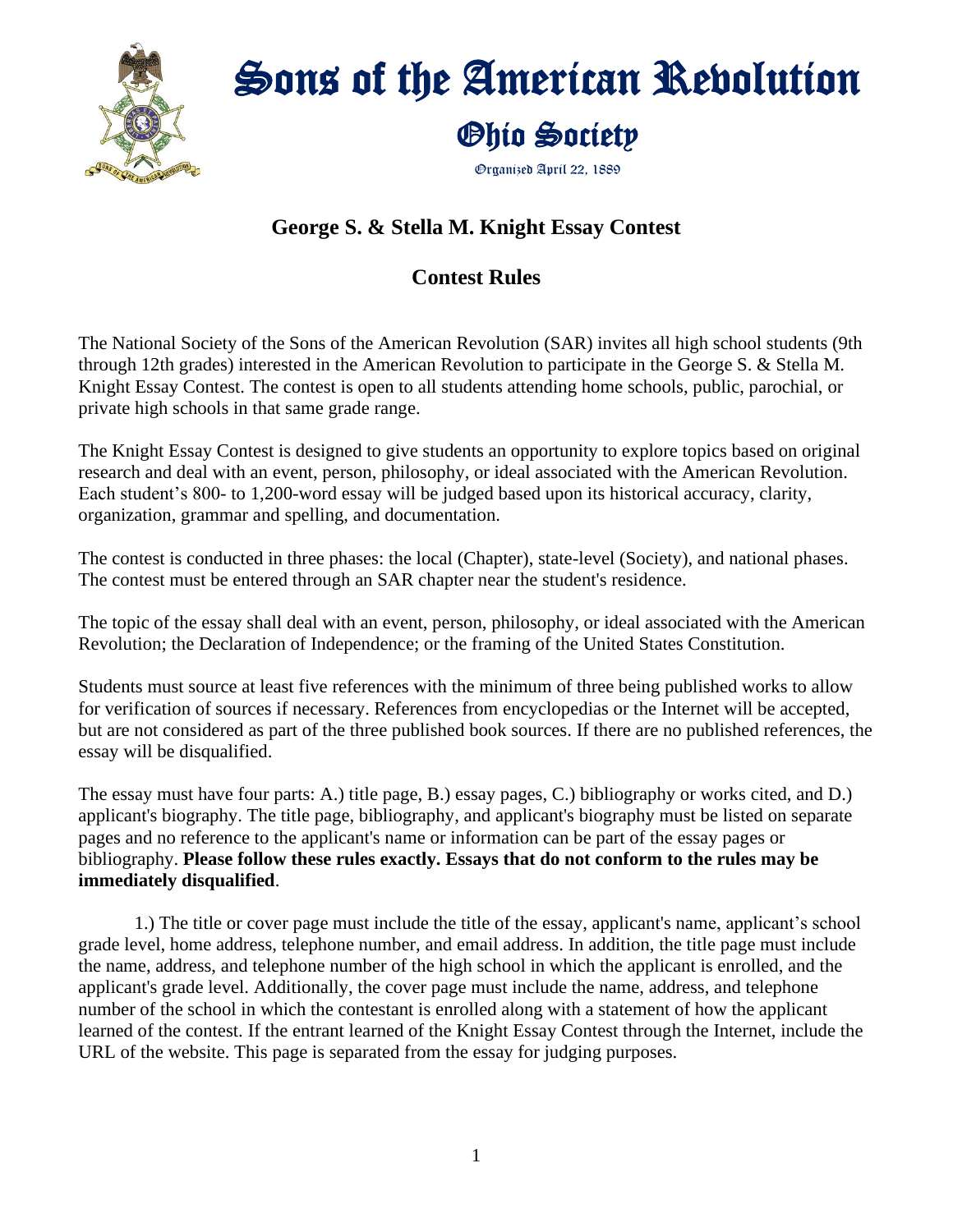### Ohio Society Sons of the American Revolution

2.) The essay must have a minimum of 800 words and not exceed 1,200 words (excluding the title page, footnotes, bibliography page, and biography page). Word counts based on a word processor are acceptable. All contest entries must be submitted as PDF files attached to emails. Contest entries submitted in any other format will be disqualified. The first page of the essay must include the title of the essay. No applicant information of any kind must appear on these pages as the essays are separated and distributed to the judges for grading to prevent possible grading bias. The essay must be typed in 12-point Times New Roman font and double-spaced. Please use  $8\frac{1}{2}$ " x 11" paper and 1-inch margins on all sides. The essay's pages, which shall include the bibliography page, must be sequentially numbered beginning with the first page of the essay as page 1. No contestant information may appear on the pages of the essay or bibliography. No bindings or special covers are allowed. Graphics are not permitted. An original copy of the essay must be submitted. Poor quality copies will not be accepted. Contest entries that do not conform exactly to these requirements will be disqualified. Plagiarism will be grounds for immediate disqualification.

3.) Citations in the essay and references in the bibliography must be documented in accordance with a widely used and publicly available citation system. Examples of a citation system include the Chicago Manual of Style, the MLA Manual of Style, the MHRA Style Guide, The Bluebook: A Uniform System of Citation, and "Harvard referencing." The bibliography page must specify the system used. No contestant information may appear on the bibliography page(s).

4.) The applicant's biography is limited to one page and must include information regarding the contestant's academic awards and achievements, school activities, community activities, and plans for college. This page is separated from the essay and bibliography for judging purposes. Entries must be submitted by the SAR chapter deadline. Please contact the chapter chairman to confirm the deadline.

Essays which meet the criteria above will be accepted and judged equally on the following criteria:

- A.) Historical accuracy
- B.) Clarity of thought
- C.) Organization and proven topic
- D.) Grammar and spelling
- E.) Documentation

Awards at the chapter level may vary. Please contact the Chapter chairman for more information.

Awards at the **state level** are as follows:

First Place: \$800; a medal and recognition certificate. Second Place: \$400 and a recognition certificate. Third Place: \$200 and a recognition certificate.